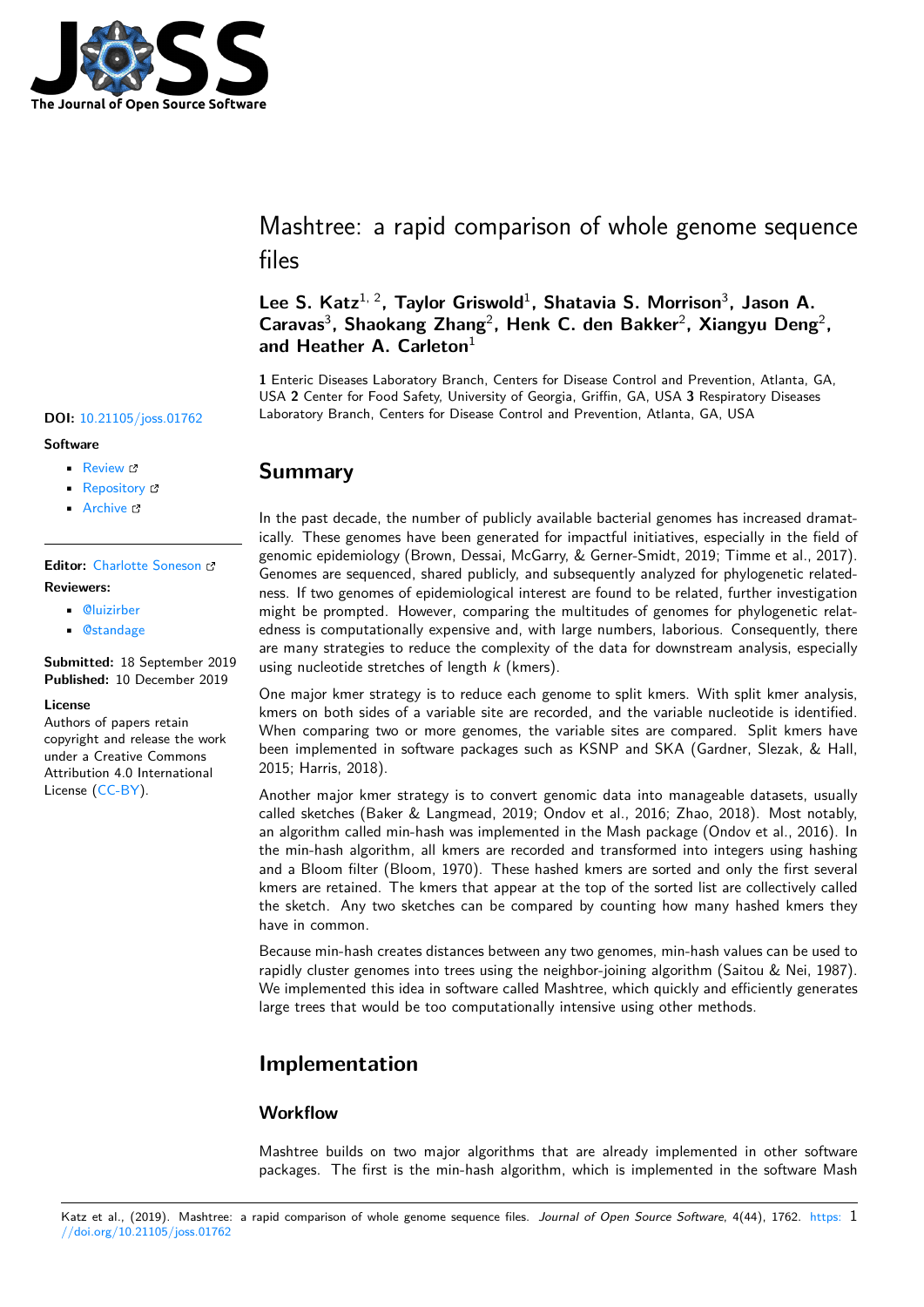

(Ondov et al., 2016). Mashtree uses Mash to create sketches of the genomes with the function mash sketch. We elected to keep most default Mash parameters but increased the sketch size (number of hashed kmers) from 1,000 to 10,000 to increase discriminatory power. Then, Mash is used to calculate the distances between genomes with mash dist. Mashtree records these distances into a pairwise distance matrix. Next, Mashtree calls the neighbor-joining (NJ) algorithm which is implemented in the software QuickTree (Howe, Bateman, & Durbin, 2002). The Mash distance matrix is used with QuickTree with default options to generate a dendrogram. The workflow is depicted in Figure 1.

### **Confidence values**

Although Mashtree does not infer phylogeny, we have borrowed the ideas behind phylogenetic confidence values to yield confidence values for each parent node in the tree. There are two resampling methods implemented in Mashtree to assign support values to internal nodes: bootstrapping and jackknifing. Initially, both methods create a tree as depicted in Figure 1. Then, confidence values can be calculated for the tree using either the bootstrapping approach or the jackknifing approach (Figures 2 and 3).

### **Other features**

Mashtree has several other useful features. First, Mashtree can read any common sequence file type and can read gzip-compressed files (e.g., fastq, fastq.gz, fasta). This is a major advantage in being compatible with a wide variety of databases and with space-saving file compression. Second, Mashtree takes advantage of multithreading. The number of requested threads is used to determine how many genomes are sketched at the same time and how many sketches can be compared at the same time. When the number of threads requested outnumbers the number of operations that it can parallelize, Mashtree uses the multithreading already encoded in Mash sketches and distances. Third, Mashtree uses an SQLite database which can be used to cache results between runs.

# **Installation**

The Mashtree package is programmed in Perl, and is available in the CPAN repository. Documentation can be found at https://github.com/lskatz/mashtree.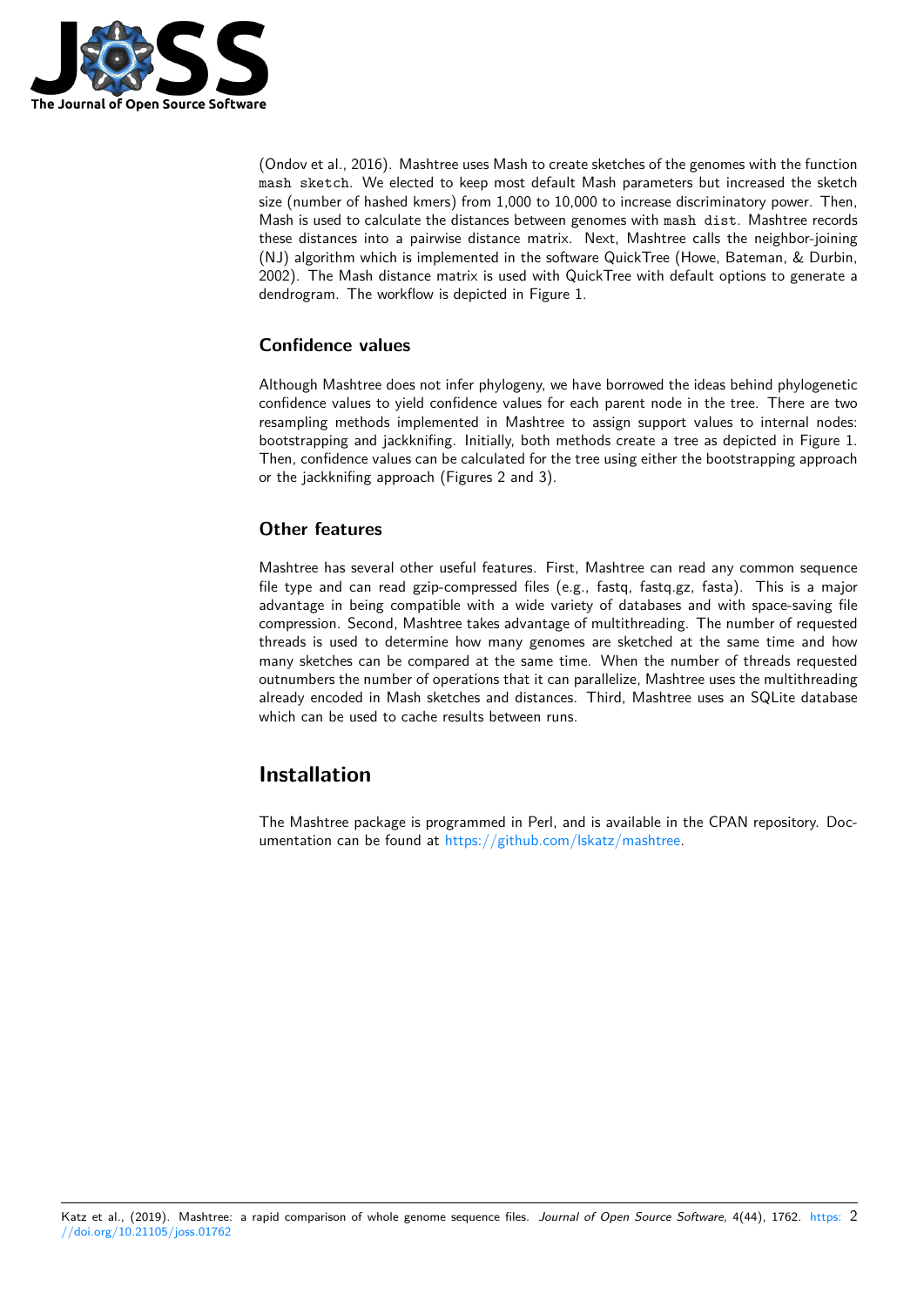

# **Figures**



**Figure 1:** The Mashtree workflow. Step 1) Sketch genomes with Mash. In this schematic, there is a green circle representing each genome in the analysis. Filled-in brown circles indicate the presence of a kmer. Missing circles represent true absence. After hashing with a sketch size of six (after the arrow), some kmers are not represented in the Mash sketch either because they are not present in the original genome or because only a finite number of kmers are sketched (e.g., six in this example). Henceforth, truly missing hashes or hashes not included in the Mash sketch are represented by empty circles. Step 2) Calculate distances with Mash dist. Distances in the figure are represented by Jaccard distances, which are calculated as the intersection divided by the union. In this example, the genomes are separated by Jaccard distances of 5/9, 4/9, and 3/9. These Jaccard distances are internally transformed into Mash distances (Ondov et al., 2016). Step 3) Create dendrogram with Quicktree using the Mash distance matrix.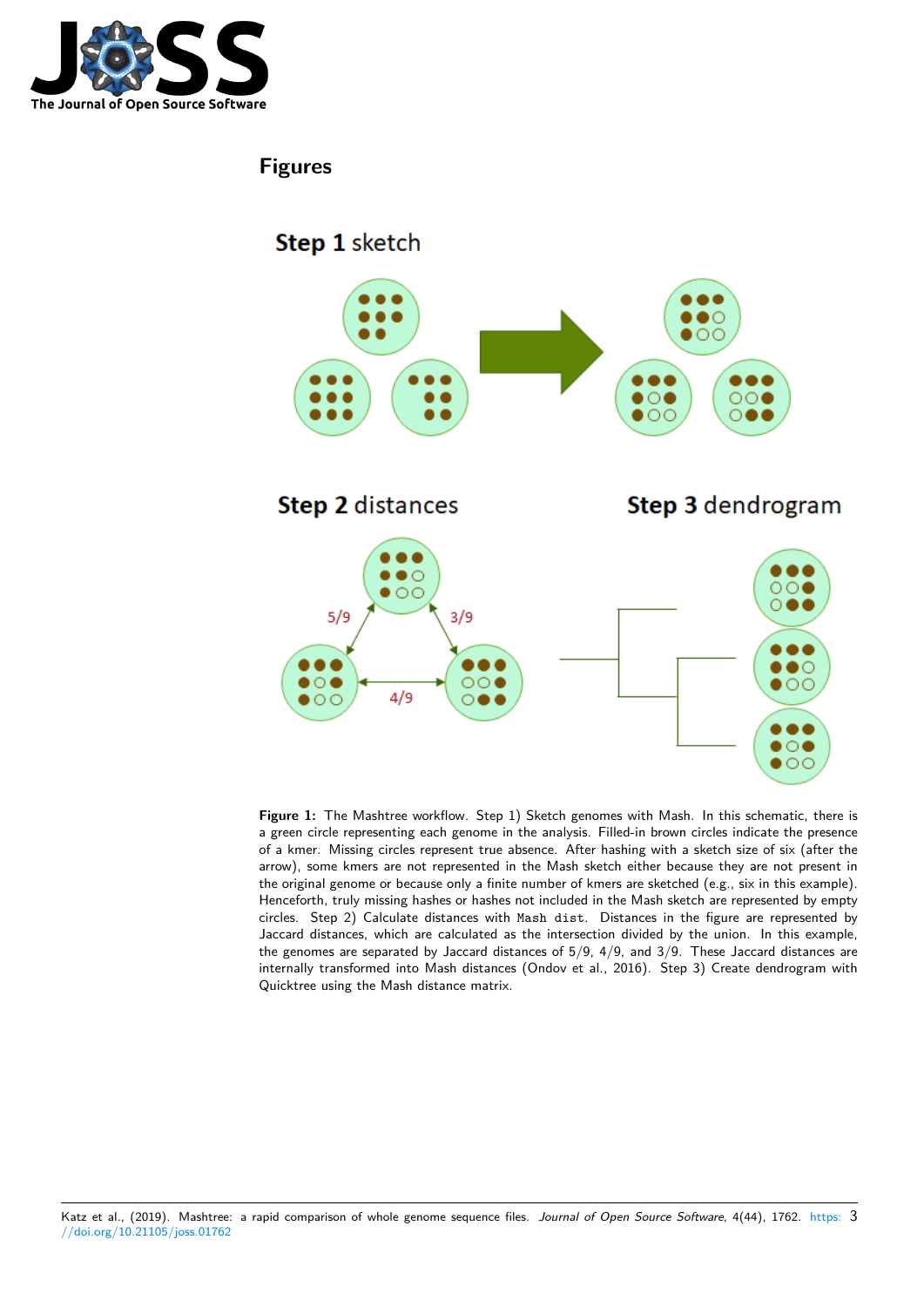



Step 2



**Figure 2:** The Mashtree bootstrap workflow. Step 1) Generate a tree with the normal workflow as in Figure 1. This is the main tree. Step 2) Run the normal workflow once per replicate but with a different random seed. In this example, the top right replicate differs from the main tree. All ten of these trees are the bootstrap tree replicates. Step 3) For each parent node in the main tree, quantify how many bootstrap tree replicates have the same node with the same children. Record that percentage next to each parent node. This percentage quantifies how confident the Mashtree cluster is, controlling for the random seed in the Mash program.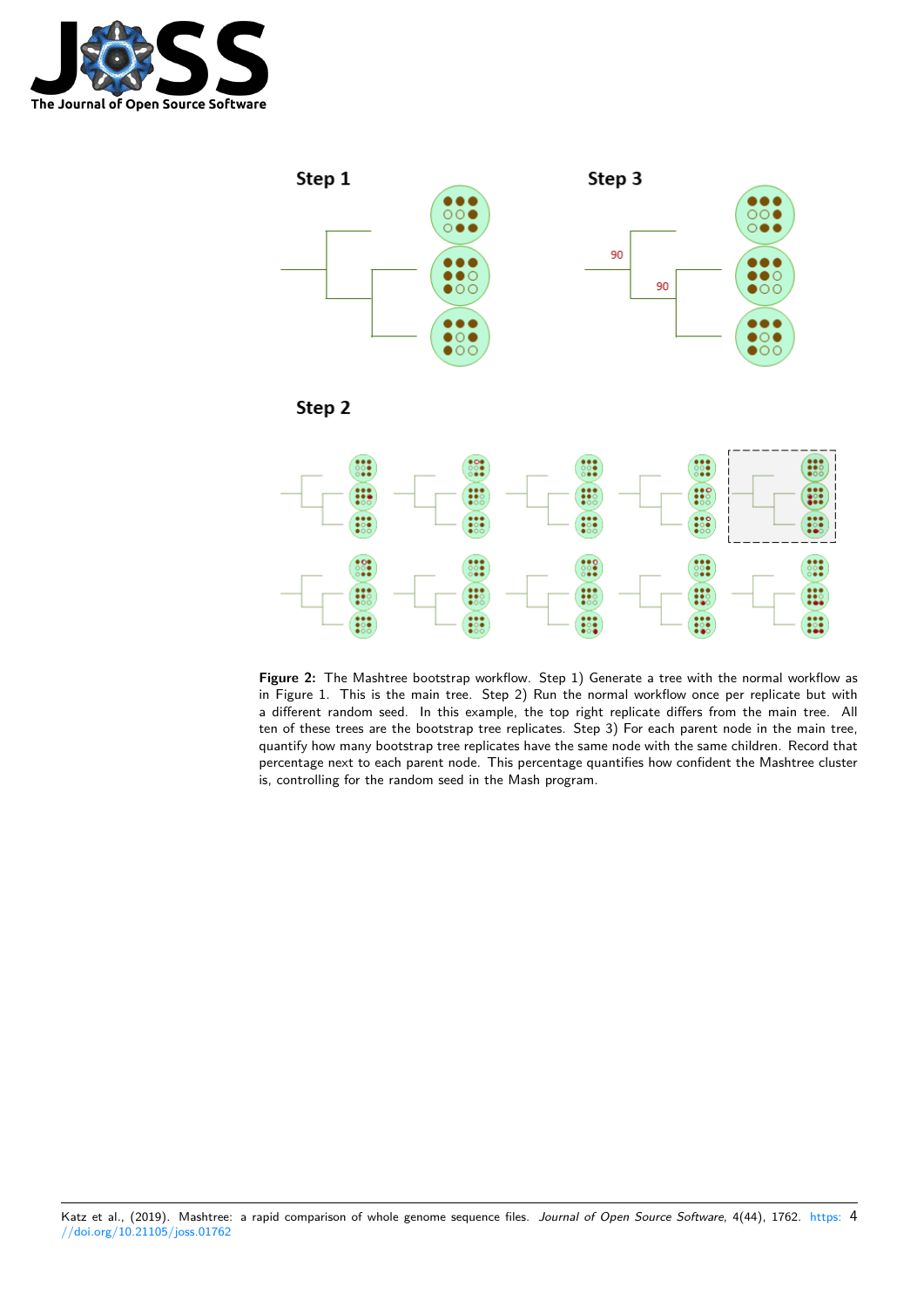



**Figure 3:** The Mashtree jackknife workflow. Step 1) Generate a tree with the normal workflow as in Figure 1. This is the main tree. Step 2) For each replicate, sample the half hashes without replacement for each query genome. Recalculate the Mash distance between the query genome and all other genomes, reducing the denominator to one half, rounding up, to reflect the smaller pool of hashes. After all genomes have been selected for query genomes, average the distances to create a new distance matrix. Create the dendrogram from the new distance matrix. For brevity, only one detailed replicate is shown. Step 3) For each replication, calculate the new tree from the new distance matrix. In this example, the top right replication differs from the main tree. All ten of these trees are the jackknife tree replicates. Step 4) For each parent node in the main tree, quantify how many jackknife tree replicates have the same node with the same children. Record that percentage next to each parent node. This percentage quantifies how confident Mashtree is at clustering, controlling for stochasticity in hashes.

# **Acknowledgements**

This work was made possible through support from the Advanced Molecular Detection (AMD) Initiative at the Centers for Disease Control and Prevention. Thank you Sam Minot, Andrew Page, Brian Raphael, and Torsten Seemann for helpful discussions. The findings and conclusions in this report are those of the authors and do not necessarily represent the official position of the Centers for Disease Control and Prevention.

# **References**

Baker, D. N., & Langmead, B. (2019). Dashing: Fast and accurate genomic distances with hyperloglog. *bioRxiv*. doi:10.1101/501726

Bloom, B. H. (1970). Space/time trade-offs in hash coding with allowable errors. *Communications of the ACM*, *13*(7), 422–426. doi:10.1145/362686.362692

Brown, E., Dessai, U., [McGarry, S., & Ge](https://doi.org/10.1101/501726)rner-Smidt, P. (2019). Use of whole-genome sequencing for food safety and public health in the united states. *Foodborne Pathogens and Disease*, *16*(7), 441–450. doi:10.1089/fpd.2019.2662

Gardner, S. N., Slezak, T., & Hall, B. G. ([2015\). KSNP3. 0: SNP](https://doi.org/10.1145/362686.362692) detection and phylogenetic analysis of genomes without genome alignment or reference genome. *Bioinformatics*, *31*(17), 2877–2878. doi:10.1093/bioi[nformatics/btv271](https://doi.org/10.1089/fpd.2019.2662)